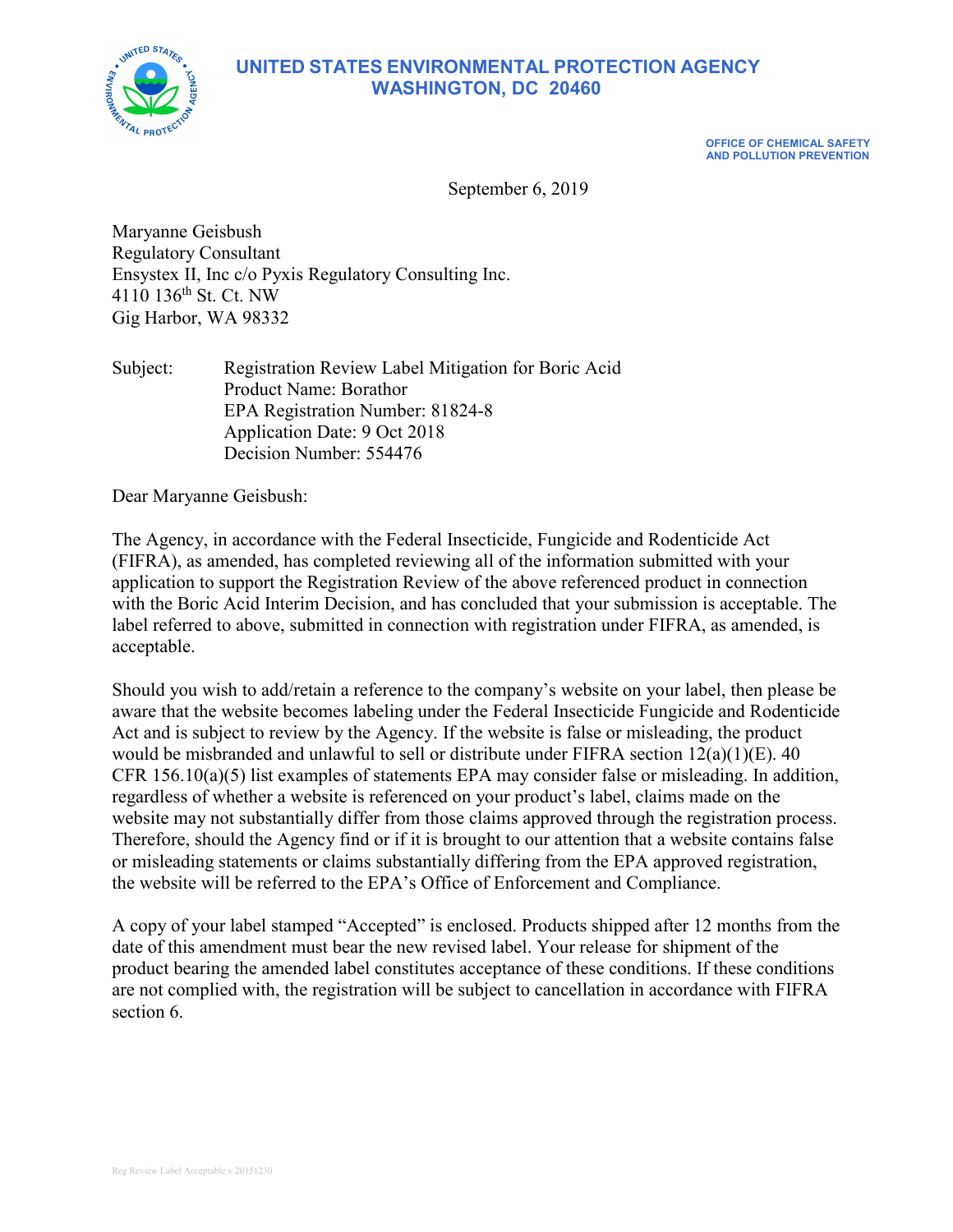Page 2 of 2 EPA Reg. No. 81824-8 Decision No. 554476

If you have any questions about this letter, please contact Miguel Zavala by phone at 703-347- 0504, or via email at  $z$ avala.miguel@epa.gov.

Sincerely,

 $\mathsf{Z}$  $\rightarrow$  $\rightarrow$ 

Linda Arrington, Branch Chief Risk Management and Implementation Branch 4 Pesticide Re-Evaluation Division Office of Pesticide Programs

Enclosure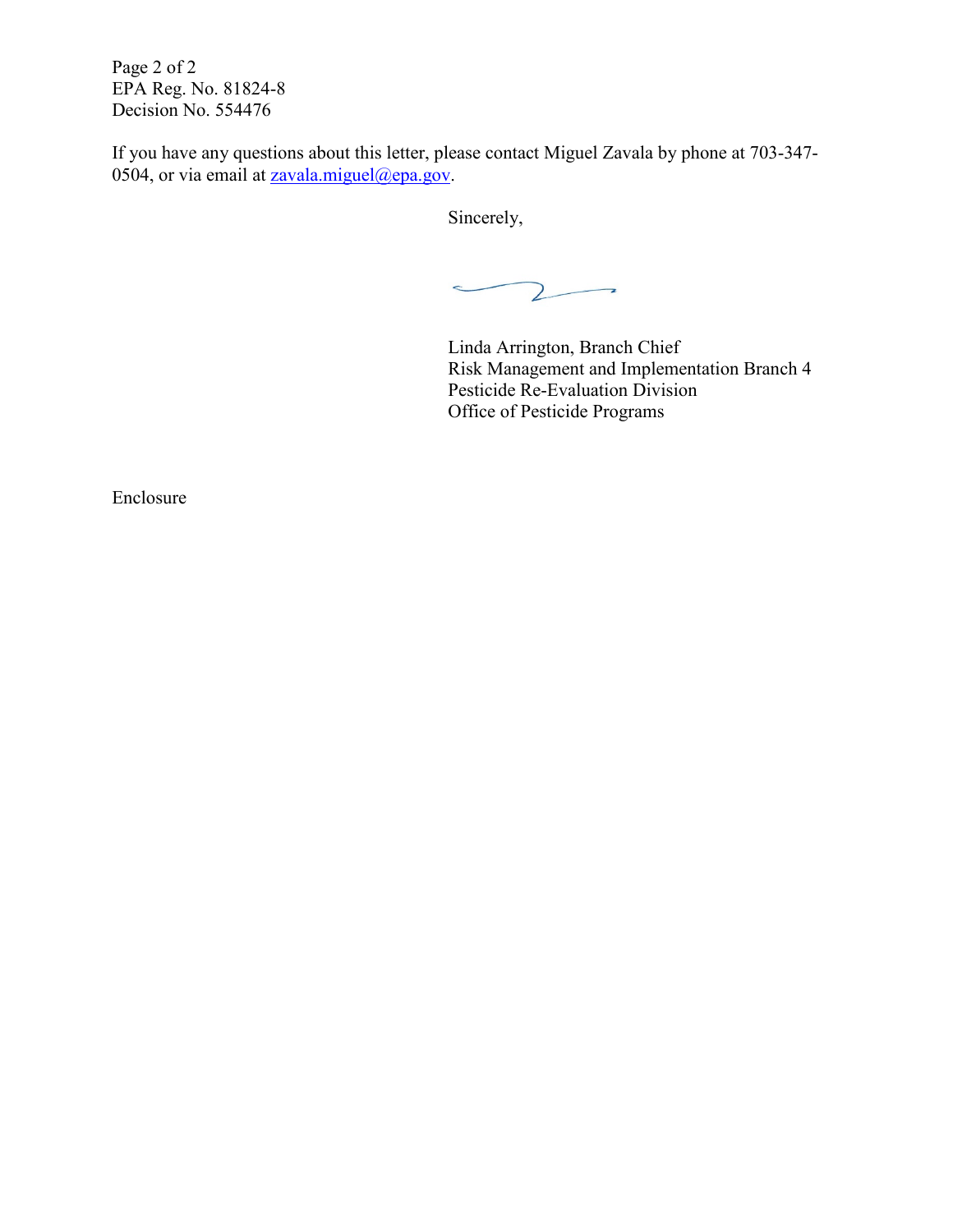| <b>DISODIUM</b>     |                |                      |
|---------------------|----------------|----------------------|
| <b>OCTABORATE</b>   | <b>GROUP L</b> | <b>8D INSECTIONE</b> |
| <b>TETRAHYDRATE</b> |                |                      |

# **NET CONTENTS: As marked on container**

# *ENSYSTEX II, Inc.*

2175 Village Dr., Fayetteville, NC 28304





# Sep 06, 2019

Under the Federal Insecticide, Fungicide and Rodenticide Act as amended, for the pesticide registered under EPA Reg. No. 81824-8

# *BORATHOR*

## **[ABN: BORATHOR DUST]**

**For protective and remedial treatment of wood and wood-foam composite structural components against attack by wood-destroying organisms including termites (including drywood), wood infesting beetles, carpenter ants and decay fungi** 

**For the prevention and control of general pests** 

**For the prevention and control of common mildew and fungus** 

#### **For both interior and exterior use**

| <b>Active Ingredient:</b> | By Wt. |
|---------------------------|--------|
|                           |        |
|                           |        |
|                           |        |

**EPA Reg. No. 81824-8 EPA Est. 81824-NC-001** 

# **STOP – Read the label before use**

# **KEEP OUT OF REACH OF CHILDREN**

# **CAUTION**

(PRECAUCION AL USUARIO: Si usted no puede leer o entender ingles, no use este producto hasta gue la etiqueta le haya sido explicada ampliamente.)

(TO THE USER: If you cannot read and understand English, do not use this product until the label has been fully explained to you.)

**For more information call 1-866-367-8467 or www.for-thor.com.**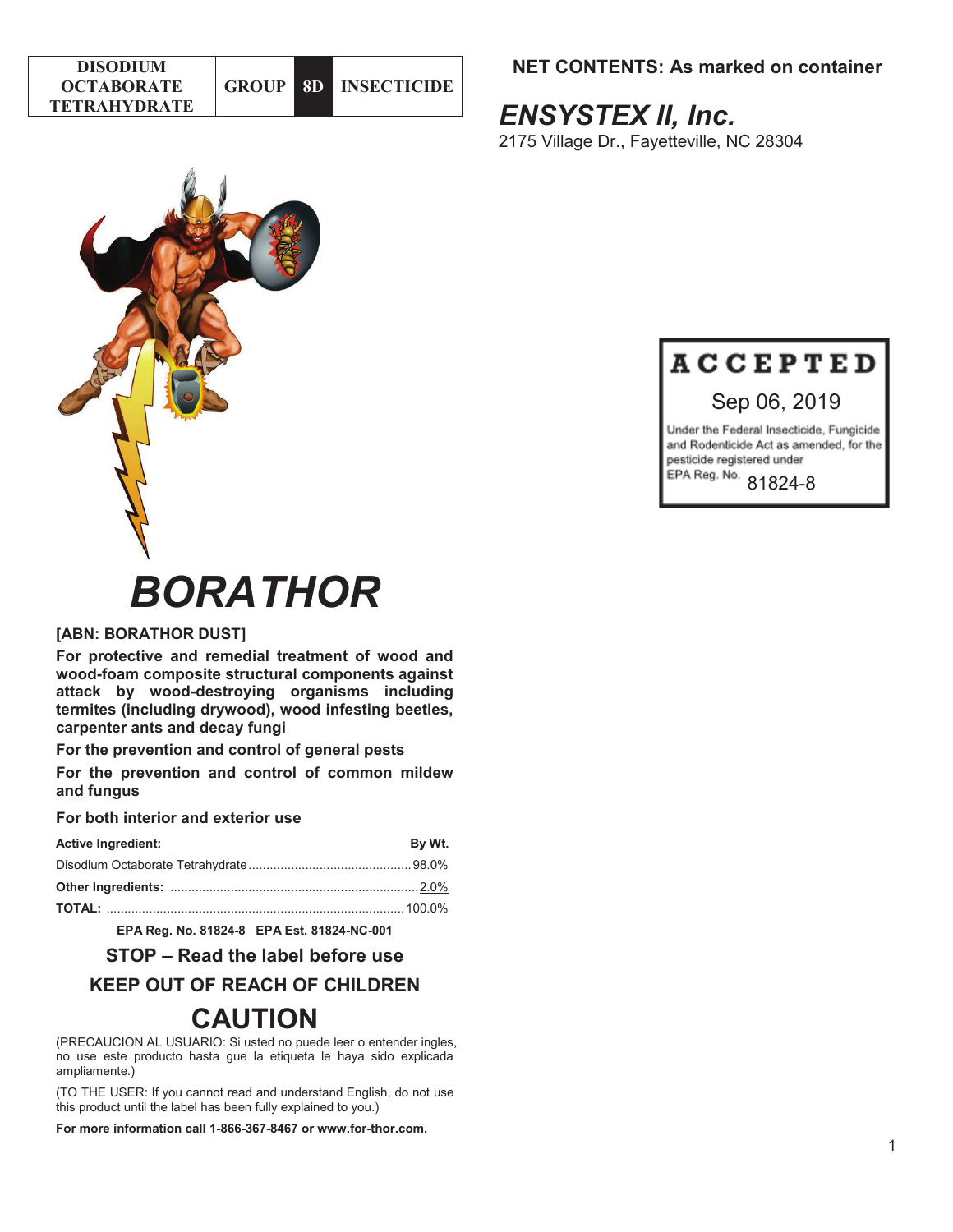mouth, if possible. • Call a poison control center or doctor for further treatment advice. Have the product container or label with you when calling a poison control

**FIRST AID If in eyes** • Hold eye open and rinse slowly and gently with water

minutes, then continue rinsing eye.

**If swallowed** •Call poison control center or doctor immediately for

poison control center or doctor.

• Take off contaminated clothing.

• Remove contact lenses, if present, after the first 5

• Call a poison control center or doctor for treatment

• Have person sip a glass of water if able to swallow. • Do not induce vomiting unless told to do so by the

• Do not give anything by mouth to an unconscious

• Rinse skin immediately with plenty of water for 15-20

• Call a poison control center or doctor for treatment

• If person is not breathing, call 911 or an ambulance, then give artificial respiration, preferably mouth-to-

for 15 to 20 minutes.

treatment advice.

advice.

person.

minutes.

advice. **If inhaled** • Move person to fresh air.

**If on skin or clothing**

center or doctor or going for treatment. You may also contact 1–800–369- 4352 for emergency medical treatment information.

# **PRECAUTIONARY STATEMENTS Hazards to Humans and Domestic Animals CAUTION**

Causes moderate eye irritation. Harmful if swallowed. Avoid contact with eyes or clothing. Wash thoroughly with soap and water after handling and before eating, drinking, chewing gum, using tobacco or using the toilet.

**Personal Protective Equipment (PPE):** Applicators and handlers must wear waterproof gloves, eye protection, protective clothing (e.g., long sleeve shirt, long pants, shoes plus socks) and NIOSH/MSHA-approved dust/mist respirator (in confined spaces) when utilizing powder or solution.

Wear a minimum of a NIOSH-approved particulate filtering facepiece respirator with any N, R or P filter; <u>OR</u> a NIOSH-approved elastomeric particulate respirator with any N, R or P filter; OR a NIOSH-approved powered air purifying respirator with HF filters.

# **Environmental Hazards (less than 50 lb. package)**

This pesticide is toxic to fish and wildlife. Do not apply directly to water, to areas where surface water is present or to intertidal areas below the mean high water mark. Do not contaminate water when cleaning equipment or disposing of equipment washwaters.

# **Environmental Hazards (50 lb. package or larger)**

This pesticide is toxic to fish and wildlife. Do no contaminate water when cleaning equipment or disposing of equipment washwaters. Do not discharge effluent containing this product into lake, streams, ponds, estuaries, oceans or other waters unless in accordance with the requirements of a National Pollutant Discharge Elimination System (NPDES) permit and the permitting authority has been notified in writing prior to discharge. Do not discharge effluent containing this product to sewer systems without previously notifying the local sewage treatment plant authority. For guidance contact your State Water Board or Regional Office of the EPA.

Wood treatment facilities must take steps to prevent runoff of the product into the waterway. Treated material stored outdoors within 100 feed of a pond, lake, stream, or river must be covered, surrounded by a containment berm, or otherwise

protected to prevent surface water runoff. The containment berm must be of sufficient height to prevent runoff during heavy rainfall events.

# **Physical and Chemical Hazards**

Do not apply solutions of this product around electrical equipment, such as electrical conduits, motor housings, junction boxes, switch boxes, etc. due to the possibility of shock hazard.

# **DIRECTIONS FOR USE**

It is a violation of Federal law to use this product in a manner inconsistent with its labeling.

Borathor is a water soluble, inorganic borate salt with insecticidal and fungicidal properties. It is effective against a wide range of insects and fungi. Borathor can be used to protect wood against attack from a wide range of wood destroying organisms. Borathor can also be used to control a wide range of general household pests and to kill and control common mildew and fungus.

#### **Phytotoxcity**

This product may be phytotoxic to plants. When treating around the exterior of structures, cover and protect shrubbery and plants that may be potentially exposed to this product, when applied in accordance with the label directions.

#### **Respirator fit testing, medical qualifications, and training**

Using a program that conforms to OSHA's requirements (see 29 CFR Part 1910.134), employers must verify that any handler that uses a respirator is:

- Fit-tested and fit-checked.
	- Trained, and
	- Examined by a qualified medical practitioner to ensure physical ability to safely wear the style of respirator to be worn. A qualified medical practitioner is a physician or other licensed health care professional who will evaluate the ability of a worker to wear a respirator. The initial evaluation consists of a questionnaire that asks about medical conditions (such as a heart condition) that would be problematic for respirator use. If concerns are identified, then additional evaluations, such as a physical exam might be necessary. The initial evaluation must be done before respirator use begins. Handlers must be reexamined by a qualified medical practitioner if their health status or respirator style or useconditions change.
- Upon request by local/state/federal/tribal enforcement personnel, employers must provide documentation demonstrating how they have complied with these requirements.

For treatments in poultry houses/industrial/commercial/structural buildings: Do not apply with pressurized application methods except for use with crack and crevice, spot, or void treatments.

#### **Resistance Management**

For resistance management, Borathor Max PT contains a Group 8D insecticide. Any insect population may contain individuals naturally resistant to Borathor Max PT and other Group 8D insecticides. The resistant individuals may dominate the insect population if this group of insecticides are used repeatedly in the same location. Appropriate resistance-management strategies should be followed.

To delay insecticide resistance, take the following steps:

- x Monitor after application for unexpected target pest survival. If the level of survival suggests the presence of resistance, consult your local university specialist or certified pest control advisor.
- Contact your local extension specialist for any additional pesticide resistance-management and/or IPM recommendations for the specific site and pest problems in your area.
- For further information or to report suspected resistance, contact Ensystex II, Inc. representatives at 1-866-FOR-THOR (367-8467) or www.for-thor.com.

## **Wood Destroying Organism Control**

Borathor can be applied to wood and wood-foam composite structural components to protect them against wood destroying organisms (insects and fungi). Borathor can be applied as a preventative (before signs of infestation are found) or remedial (after signs of infestation are found) treatment of wood in existing structures and as a preventative pre-treatment to wood before or during the construction process.

#### **Wood Destroying Insects Controlled**

Borathor is effective in preventing and remediating infestations of the following wood destroying insects:

Subterranean Termites (*Reticulitermes, Heterotemes, Coptotermes*)

Drywood Termites (*Kalotermes, Incisitermes*)

Dampwood Termites (*Zootermopsis*)

Powderpost Beetles (*Lyctidae*)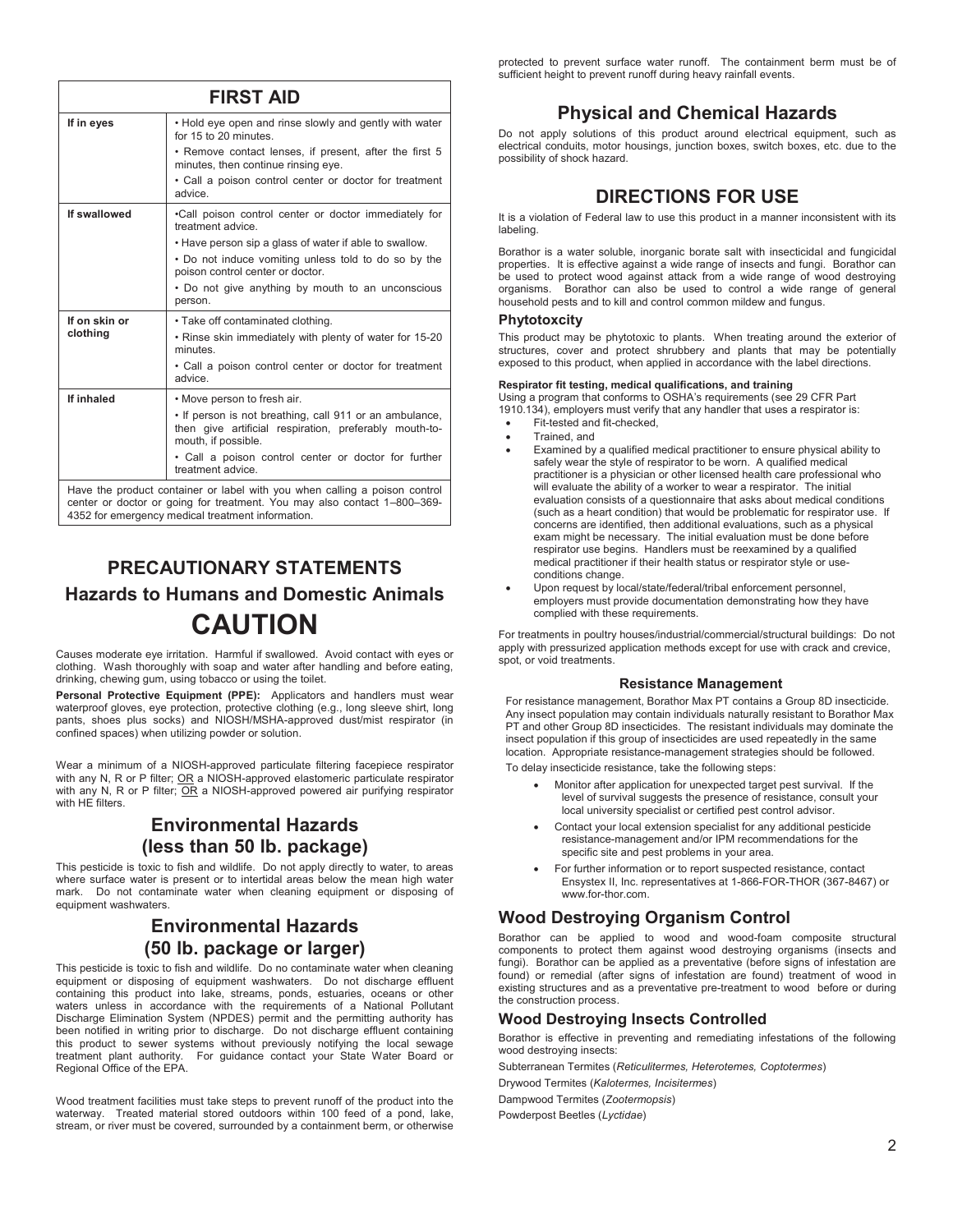False Powderpost Beetles (*Bostrichidae*)

Deathwatch and Furniture Beetles (*Anobiidae*)

Old House Borers, Longhorn Beetles (*Cerambycidae*)

Carpenter Ants (*Camponotus*)

Bark and Timber Beetles (*Scolytidae*)

Borathor is a stomach poison that kills insects only after they have consumed it. Before Borathor kills the attacking insect, some etching of Borathor treated wood may occur due to the insect's attack.

#### **Wood Decay Fungi Controlled**

Borathor is effective at preventing and remediating infestations of wood decay fungi (White Rot, Brown Rot (*Poria*) and wet rots).

#### **Using Borathor against Listed Wood Destroying Organisms**

Borathor can be used to treat and protect lumber, logs, plywood and wood-foam composite structural components. Borathor can be applied to and will protect interior and exterior wood and cellulose containing components (including cellulose insulation) so long as they remain protected from moving moisture and are not in direct contact with the soil. Borathor will not protect wood exposed to moving moisture such as water dripping onto or moving across its surface such as rain or plumbing leaks.

Borathor can be applied as a dilute liquid solution, dilute foam or undiluted powder. Borathor solutions can be sprayed or brushed onto wood surfaces. Best results are obtained when Borathor is applied to bare wood. Do not apply Borathor to painted, varnished or sealed surfaces of wood. Successive applications of Borathor solutions incrementally increase the loading and depth of penetration of borate into the wood, increasing the level of protection against insect and fungi attack.

In addition to treatment with Borathor, effective insect and fungi control may also include mechanical alteration of the structure to stop moisture accumulation on or within the confines of the structure. Elimination of leaks or points of moisture accumulation within or on the exterior of the structure that result in an increase in the moisture content of wooden structural components of the structure is advised. If possible, break contact between the ground and untreated wooden parts of the structure. When untreated wooden parts of the structure touch the ground and such contact cannot be broken, protect these parts of the structure against termite attack using a termiticidal product labeled to provide such protection.

Spraying water on some wood species can mobilize natural wood extractives, raise the grain and leave behind calcium or other deposits. Prior to treating large areas, treat a small area wih Borathor solution to ensure that you are satisfied with the final appearance of the treated surface after it dries.

When applying Borathor as a liquid solution, a dye may be added to the solution to facilitate marking and tracking of the areas to which Borathor has been applied. Mix and use dye according to the dye manufacturer's recommendations.

When applying Borathor overhead above finished surfaces, protect the finished surfaces below the areas to be treated with a covering material such as plastic sheeting.

## **General Household Pest Control**

To control existing infestations or as a preventative treatment against future infestations of general pests such as, but not limited to, roaches, silverfish, earwigs, crickets (including House, Field and Camel), Boxelder Bugs, Cluster Flies, centipedes, millipedes and ants (except Pharaoh Ants, Fire Ants and Harvester Ants) that may come in contact with the treated surfaces, mix Borathor according to the dilution and mixing directions and apply according to the specific treatment methods described herein.

#### **Mildew Control**

Borathor can also be used to control common mildew.

#### **DILUTION AND MIXING DIRECTIONS**

Use rates for Borathor are expressed and the solution is mixed according to the percentage (%) concentration it forms when mixed in water.

| <b>Percent Solution</b><br><b>Desired</b> | <b>Pounds of Borathor to</b><br>add per gallon |  |
|-------------------------------------------|------------------------------------------------|--|
| 5.0%                                      | 0.5                                            |  |
| 10.0%                                     | 1 N                                            |  |
| 15.0%                                     | 15                                             |  |

#### **Liquid Solution Mixing Directions**

Mix Borathor as a ready to use solution in the following manner:

1. Fill tank with 80% of the volume of water required for treatment.

- 2. While stirring, gradually add the required amount of Borathor needed to form the desired concentration solution.
- 3. Add remaining amount of water.

4. Continue to stir until the Borathor is completely dissolved in the water.

#### **Foam Mixing and Application Directions**

Prepare a solution as explained in the *Liquid Solution Mixing Directions* section while also adding a foaming agent according to the foaming agent manufacturer's recommendations. The foam should be of a dry consistency that adheres to wood surfaces and minimizes runoff. Avoid generating a wet foam as it may damage building components. Apply foamed Borathor to void spaces at a 1:20 to 1:30 foam ratio (one (1) gallon of mixed solution expanded with foaming agent to produce 20 to 30 gallons of foam). Apply enough foam to fill void and contact all wood surfaces in the void space.

# **CONTROL OF WOOD DESTROYING ORGANISMS**

#### **Borathor Application to Wood as a Liquid Solution**

Borathor applied as a liquid to the surface of wood penetrates the wood to varying degrees based on wood density and wood moisture content.

#### **Treatment of Wood in Existing Structures with a Liquid Solution**

#### **Preventative Surface Treatment for Wood Destroying Insects and Fungi**

For wood of normal moisture, a single application of a 15% solution can be made. For wood of below normal moisture content, two successive applications of a 10% solution are recommended. Brush or spray solution onto wood at a rate of 5 gallons of solution per 1000 square feet, thoroughly wetting wood surfaces.

#### **Remedial Surface Treatment for Wood Destroying Insects and Fungi**

Two successive applications of a 10% solution are recommended however one application of a 15% solution may be used. Brush or spray solution onto wood at a rate of 5 gallons of solution per 1000 square feet, thoroughly wetting wood surfaces.

#### **Remedial or Preventative Subsurface (Injection) Treatment for Wood Destroying Insects**

Application may also be made by drilling and injecting the solution under pressure into sound or infested wood.

For infested wood, drill into insect galleries and inject solution until run-off is observed coming from insect entry/exit holes.

#### **Preventative Treatment of Wood During Construction With A Liquid Solution**

#### **Preventative Surface Treatment for Wood Destroying Insects and Fungi**

Liquid applications of Borathor to exposed surfaces of structural wooden components of structures under construction can be made to prevent infestations of and damage to treated wooden components by all the wood destroying organisms that are controlled by Borathor.

For wood of normal moisture content, a single application of a 15% solution can be made. For wood of below normal moisture content, two successive applications of a 10% solution are recommended. Brush or spray solution onto all accessible wood surfaces at a rate of 5 gallons of solution per 1000 square feet, thoroughly wetting wood surfaces. Apply after framing and roofing are in place and before insulation and drywall are installed.

Do not spray electrical components. Protect treated wood from rain and moving moisture.

Protect end cuts of wood by dipping them into a Borathor solution for 1 to 5 minutes.

#### **Borathor Application to Wood as a Powder**

#### **Remedial or Preventative Treatment for Termites and Carpenter Ants**

Drill into insect galleries and inject undiluted Borathor in powder form into galleries. Borathor can also be injected and/or dusted into wall voids, block voids and voids in eaves, attics, soffits and other areas at a rate of  $\frac{1}{2}$  ounce per square foot. Borathor can also be dusted onto wood surfaces.

# **Borathor Application to Wood as a Foam Remedial or Preventative Treatment for Termite and Carpenter Ants**

Inject a sufficient amount of dry foam made from a 15% Borathor solution into wall voids so as to contact wood surfaces of the wall studs lining the wall void with the foam. Direct foam between visible wood joints and abutting wood surfaces.